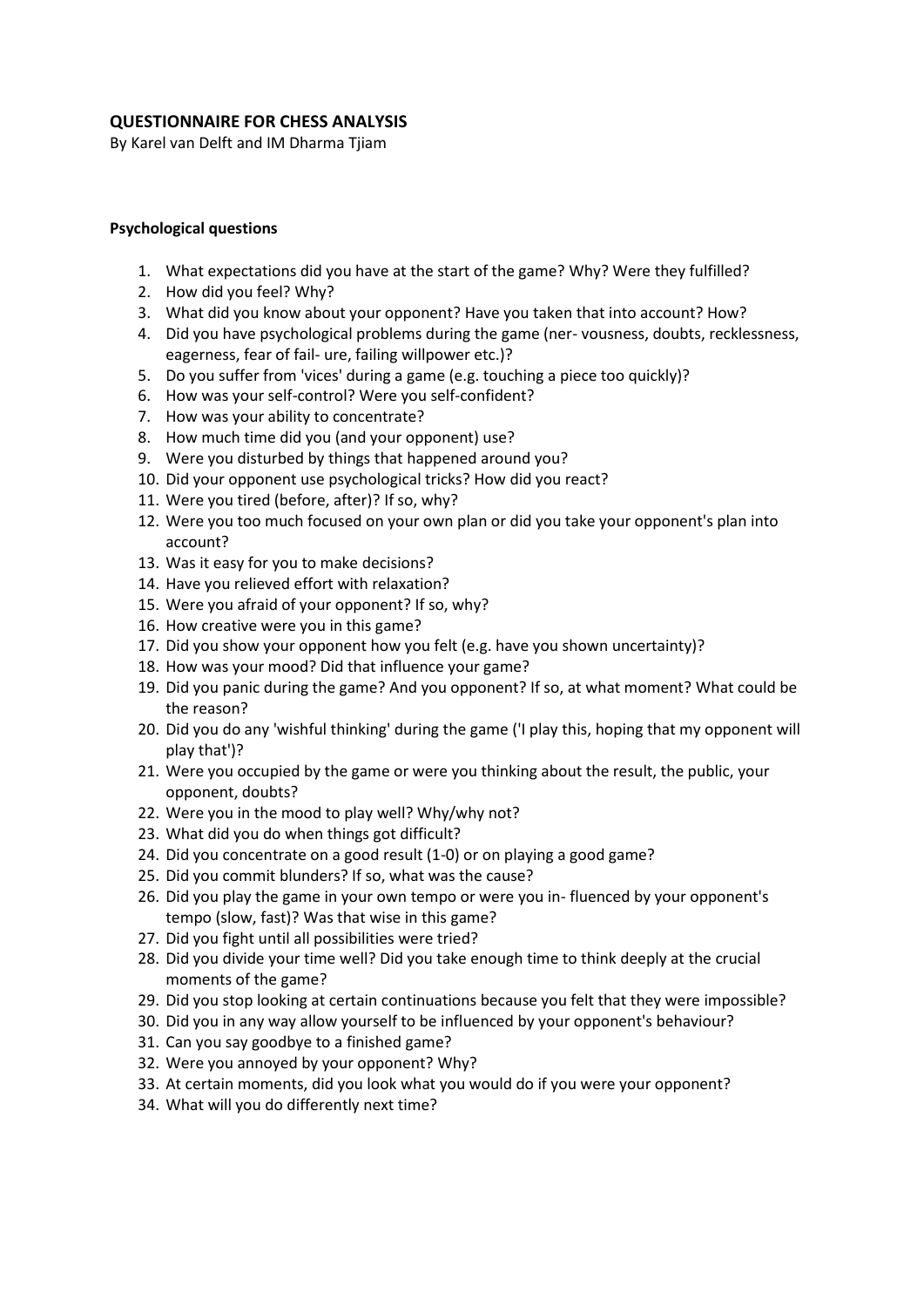#### **Tactical means/combination motifs**

These means are aimed at acquiring the advantages mentioned in Steinitz' list.

- advantageous exchange
- twofold attack
- $\bullet$  pins
- eliminating defending pieces (taking/chasing away)
- double attack
- discovered attack/check
- see-through attack/check
- interruption
- decoy
- blocking
- magnet combination
- attack on the king
- taking possession of the 7th rank
- hunting and aiming
- emptying a square or file
- gaining a tempo
- tying and/or overburdening pieces
- Zugzwang
- quiet moves

#### **Elements of Steinitz**

- 1. permanent advantages
	- o material advantage
	- o bad king position
	- o passed pawns
	- o weak pawns
	- o weak squares
	- o pawn groups
	- o strong pawn centre
	- o bishop pair in open position
	- o control of a file
	- o control of a diagonal
	- o control of a rank
- 2. temporary advantages
	- o bad piece position
	- o unharmoniously placed pieces
	- o advantage in development
	- o concentration of pieces in the centre
	- o space advantage